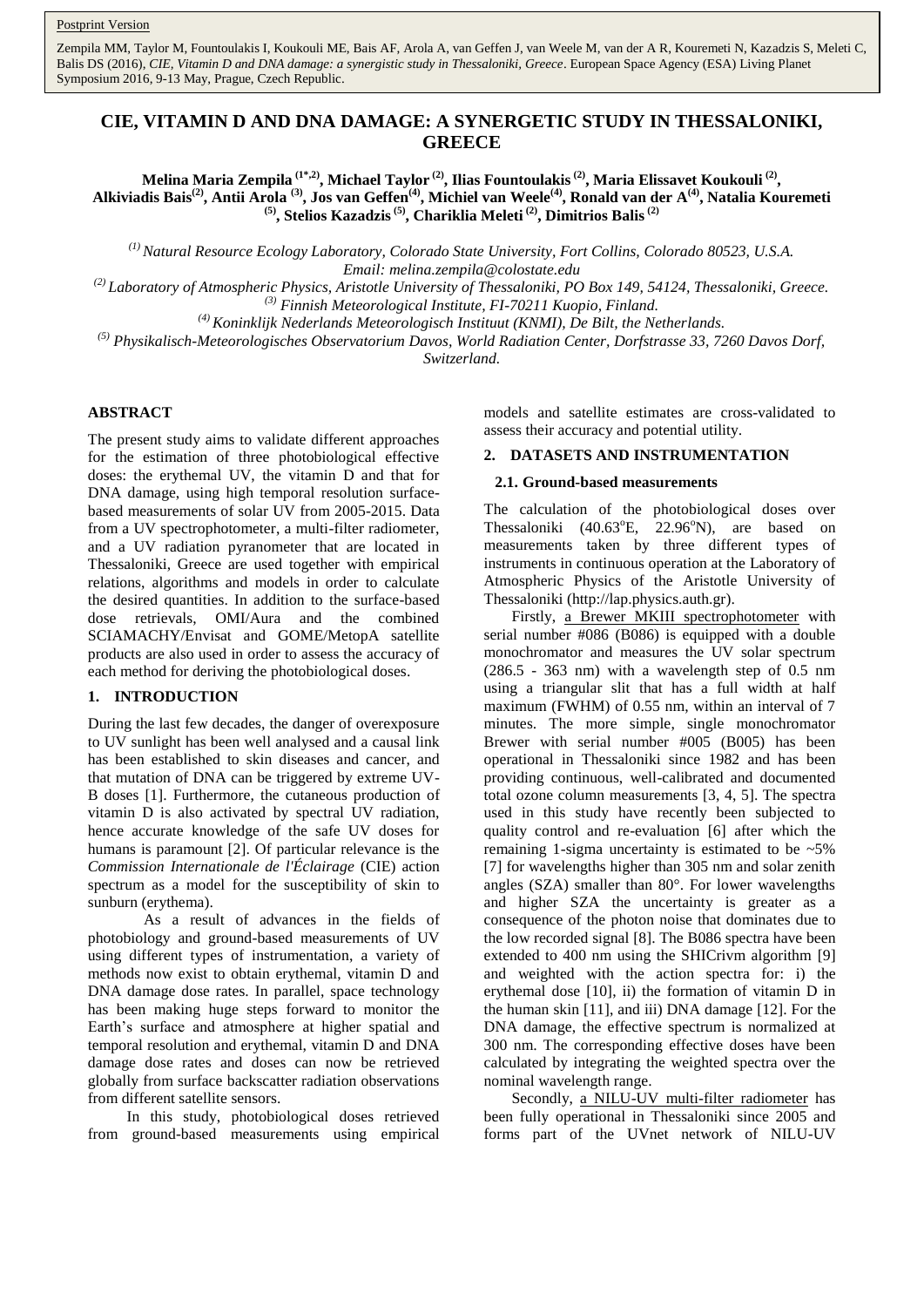radiometers (http://www.uvnet.gr). The NILU-UV with serial number 04103 (NILU103) provides one-minute measurements in 5 UV channels with nominal central wavelength at 302, 312, 320, 340 and 380 nm and a FWHM of 10 nm; while its sixth channel that measures the Photosynthetically Active Radiation (PAR) is used to determine cloud free cases based on the cloud detection algorithm proposed by [13]. Although the Brewer #086 measures the UV spectrum with high spectral resolution, the time frequency of the scans can vary from 30 to 60 minutes. Nevertheless, Brewer spectrophotometers are a very powerful means for calibrating other UV measuring instruments that provide<br>higher temporal resolution measurements. By temporal resolution measurements. By calibrating the NILU103 measurements with the B086 coincident irradiances, we estimate that the uncertainties of the NILU103 irradiance measurements used in this study are less than 5.5% [14].

Finally, <u>a Yankee UVB-1 pyranometer</u> (YES) operating also in Thessaloniki, provides one minute erythemal dose measurements with a spectral response very similar to the official erythemal action spectrum [10]. Using libRadtran radiative transfer model simulations [15] proper weighting factors are calculated with respect to SZA and the total ozone column (TOC) which are used to transform the YES measurements into erythemal irradiance [16]. In addition, the Brewer measurements have been used to correct the pyranometer observations for the degradation of its absolute spectral response and for sudden changes in the behaviour of the instrument. Thus, the datasets from the pyranometer and the NILU-UV radiometer are not completely independent since the Brewer instrument has had to be used for the calibration of both instruments.

# **2.2. Satellite measurements**

Satellite estimates of erythemal UV, vitamin D and DNA damage effective dose time series from the OMI/Aura, SCIAMACHY/Envisat and GOME2/ MetopA instruments are also used to provide a comparison for the surface-based estimates. The OMI/Aura surface UV irradiance data from 2005 to 2015 include the erythemally-weighted daily dose and erythemal dose rate both at the overpass time and also at local solar noon. Surface UV overpass data for Thessaloniki have been extracted from NASA"s Aura Data Validation Centre, [http://avdc.gsfc.nasa.gov/.](http://avdc.gsfc.nasa.gov/) The OMIUVB algorithm is described in the Algorithm Theoretical Basis Document [17] and examples of its validation may be viewed in [18, 14].

The SCIAMACHY/Envisat and GOME2/MetopA joint UV product, that includes the same sub-products as the OMI/Aura dataset, were downloaded from ESA"s Tropospheric Emission Monitoring Internet Service (TEMIS), [http://www.temis.nl.](http://www.temis.nl/) The data are described in detail in [19, 20, 21]. The effective spectrum suggested by [10] is used to derive the erythemal dose from the OMI/Aura, SCIAMACHY/ Envisat and GOME2/MetopA instruments. Using the effective spectra suggested by [11] and [12] the effective doses for the formation of the vitamin D and the DNA damage are also calculated from measurements from the GOME2/MetopA instrument.

# **3. METHODOLOGY**

# **3.1. Effective UV doses from the Brewer spectrophotometer**

The B086 spectra were processed by the SCHICrivm algorithm and extended to 400 nm and have been weighted with the action spectra for erythema [10], the formation of vitamin D in the human skin [11] and the DNA damage [12] and the corresponding effective doses have been calculated. The 1-sigma uncertainty of the derived effective doses for the erythema and the vitamin D is estimated to be  $\sim$  5% since the contribution of photons with wavelengths lower than 305 nm (where the signal may be very low) is small. However, the uncertainty in the calculated effective dose for the DNA damage is higher because of the important contribution of lower wavelengths (very low signal levels) and may exceed 20% for SZAs near 80° or during overcast conditions. The effective doses from B086 are used for training a neural network (NN) to derive effective doses from NILU103 radiances. The B086 effective doses are also used to derive empirical relationships and to calculate the vitamin D and DNA damage effective doses from the YES UVB-1 pyranometer.

### **3.2. Effective UV doses from NILU-UV radiances using a neural network model**

A feed-forward function-approximating NN model [22] was coded using MATLAB's object-oriented scripting language in conjunction with its Neural Network Toolbox [23]. As inputs, the NN has NILU103 irradiance measurements at 305, 312, 320, 340 and 380nm and temporal variables including the SZA, the day of the week (DOW) and the day of the year (DOY) and its sinusoidal components cos(DOY) and sin(DOY). As outputs, the NN calculates the biological UV products resulting from B086 response weighted spectra: i.e. the erythemal UV (CIE), vitamin D and DNA damage effective dose. The rationale behind including temporal variables in the inputs is that geophysical variables very often exhibit periodicity associated with an annual or diurnal cycle and are now commonly incorporated into atmospheric chemistry models [24]. A key feature of our modeling approach is signal to noise separation. The NN model is constructed using denoised time series of the NILU-UV irradiances and denoised time series of the photobiological products. Once constructed, the real (noisy) data is input to the model to calculate the real (noisy) photobiological outputs. In order to achieve this, we applied singular spectrum analysis (SSA) to separate the total trendcycle plus periodicity from the total noise component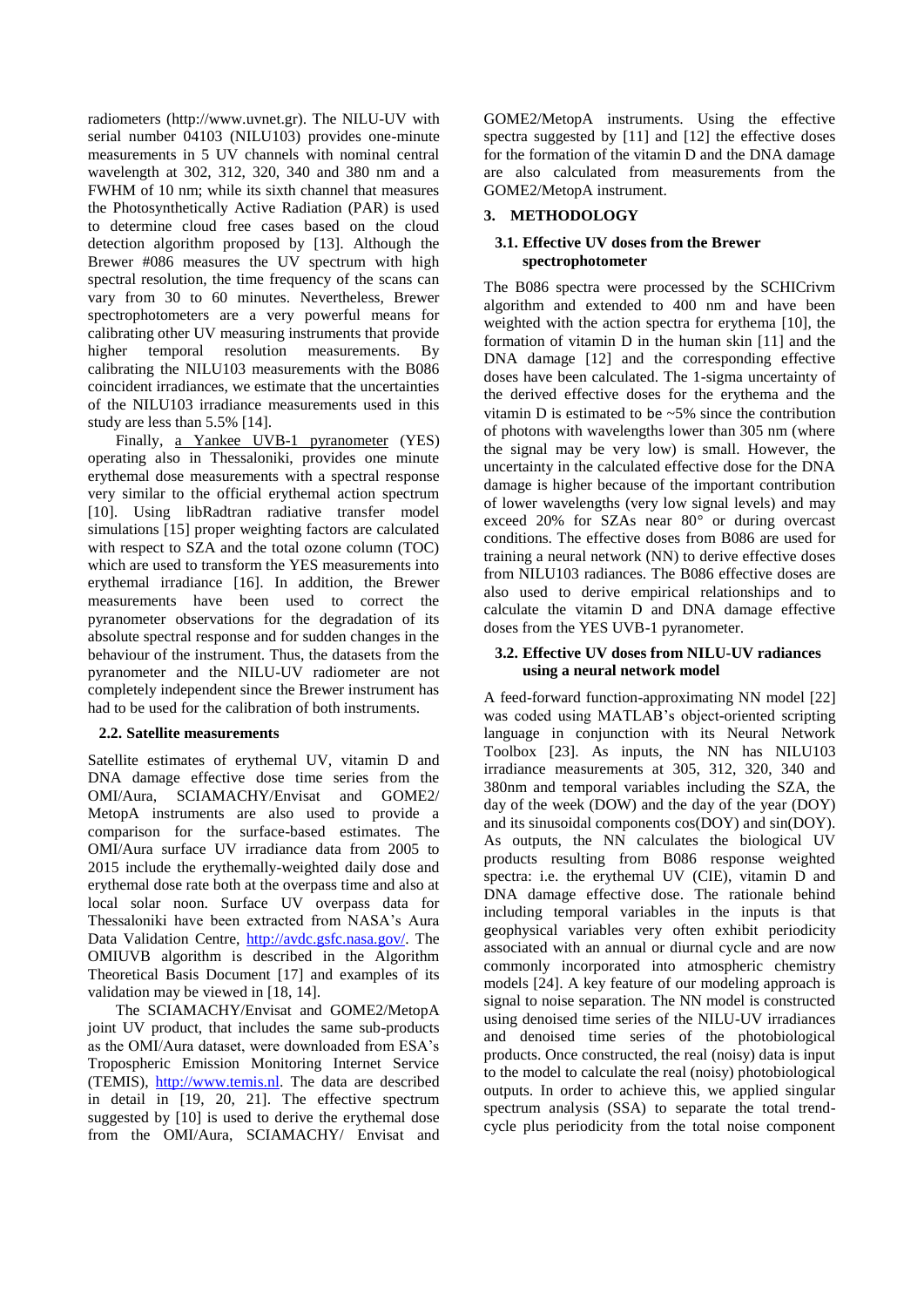for each time series (see [25] for a review of this approach).

From the NILU103 data, a matrix of  $n = 47,908$  colocated input-output vectors was extracted to train and validate the model. A subset of *t*-vectors was chosen randomly as the training set, with the remainder being used as a validation set containing  $(v = n - t)$  vectors. All output variables were found to correlate strongly and positively on all 5 of the irradiances (0.922  $\le$  r  $\le$  0.995), strongly anti-correlate with SZA (-0.891  $\leq$  r  $\leq$  -0.909), and to weakly anti-correlate with the temporal variables. The input and output vectors used in our study were connected via 2 network layers – the first containing hidden neurons with hyperbolic tangent (*tanh*) activation functions and the second containing linear activation functions as depicted in *Fig. 1*.



*Figure 1. Schematic showing the neural connectivity between input and output parameters in the NILU-UV NN model.*

The exact mathematical equation relating the outputs to the inputs for this type of NN model has been shown to have the matrix equation [26]:

$$
\mathbf{Y} = f^2 (\mathbf{L} \mathbf{W}^{2,1} f^1 (\mathbf{I} \mathbf{W}^{1,1} \mathbf{X} + \mathbf{b}^1) + \mathbf{b}^2)
$$
 (1)

where in this study: the matrix of input vectors is  $X =$ [Ir(305), Ir(312), Ir(320), Ir(340), Ir(380), SZA, DOY,  $Sin(DOY)$ ,  $Cos(DOY)$ ,  $DOM$ <sup>T</sup> and the concurrent matrix of output vectors is  $Y = [CIE, vitamin D,$  $DNA$ <sup>T</sup>. The optimal NN architecture was then found by minimizing the mean squared error (MSE) between the NN estimates and Brewer reference output data for each NN in a grid of 100 NN architectures where the number of hidden neurons was varied from 5 to 15 and the proportion of training data (*t*/*n*) was varied from 50% 95% in steps of 5%. During each of 100 iterations of the learning process, the weights and biases of each NN are tuned with the Bayesian regularization backpropagation optimization algorithm [27] to minimize the MSE cost function over the set of input-output vectors. We have used the Bayesian regularization scheme using a Laplace prior discussed in [28]. As a result of this robustness analysis, the optimal NN was found to require 13 hidden neurons and a training to validation ratio of 90%:10%. The optimal NN is valid for the

range of parameters determined by the training data shown in Tab. 1 (temporal variables are not listed but have the following expected ranges: DOY=[0,366], Cos(DOY)=[-1,1], Sin(DOY)=[-1,1] and DOW=[1,7]).

*Table 1. Range of validity of the trained optimal NN as determined by its input parameters (upper list) and output parameters (lower list).*

| Parameter  | Min   | Max    | Mean   | St. Dev. |  |
|------------|-------|--------|--------|----------|--|
| Ir(305)    | 0     | 0.017  | 0.003  | 0.004    |  |
| Ir(312)    | 0     | 0.229  | 0.064  | 0.055    |  |
| Ir(320)    | 0     | 0.333  | 0.108  | 0.079    |  |
| Ir(340)    | 0     | 0.678  | 0.252  | 0.159    |  |
| Ir(380)    | 0     | 0.871  | 0.327  | 0.208    |  |
| SZA        | 15.63 | 81.162 | 54.373 | 16.120   |  |
| CIE.       | 0     | 0.234  | 0.056  | 0.054    |  |
| vitamin D  | 0     | 0.460  | 0.103  | 0.107    |  |
| <b>DNA</b> |       | 0.011  | 0.002  | 0.002    |  |

The optimal trained NN was then fed with the remaining ("unseen") input vectors from the 10% of the training data and its estimates are then compared against the target measurements of the output vector to evaluate its performance. The correlation of NILU103 NN estimates with target outputs was high (r=0.988 to 0.990) and with very low bias (0.000 to 0.011 absolute units).



*Figure 2. Histogram of differences for the validation of the NILU103 NN case of the erythemal UV dose (CIE). The mean (μ) and standard deviation (σ) are indicated.*

Having trained and validated the NILU103 NN, we then proceeded to remove the constraint on having to colocate input and output vectors and ran it in *unsupervised mode* (i.e. simulation mode) on the full record of nearly 2.5 million (2,471,529 records) input vectors of coincident NILU103 irradiances together with the associated temporal variables. On each day of the simulation record, the input-output vector closest to local noon and satellite overpass was stored. This was also used to extract all vectors within  $\pm$  30 minutes for estimation of output values closest to local noon time and satellite overpass time. In order to estimate daily doses rather than dose rates, the full record of input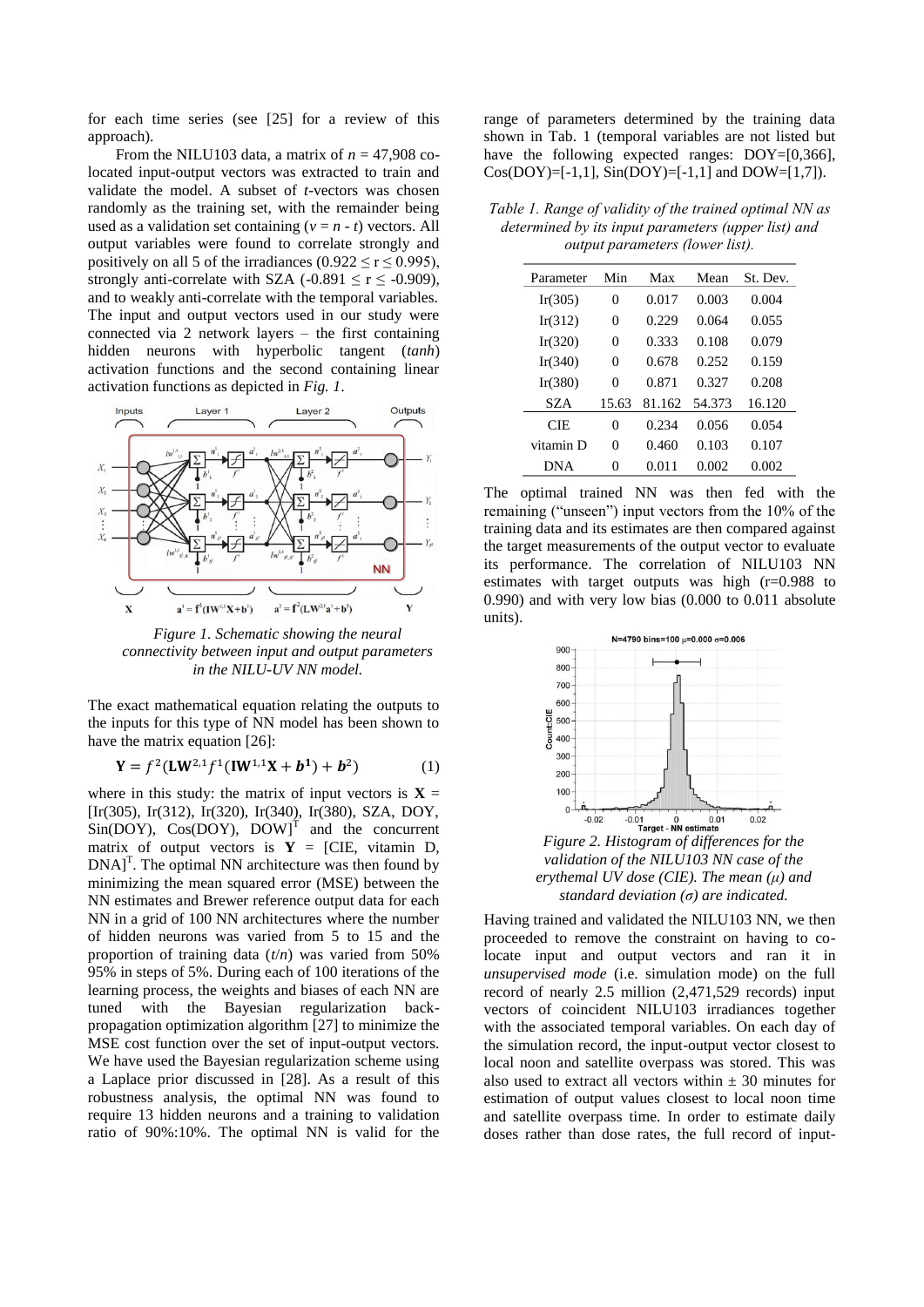output vectors on each day was integrated with the Trapezium rule for days that did not contain gaps greater than 15-minutes in their record.

## **3.3 Effective UV doses from the YES UVB-1 pyranometer**

The Yankee UVB-1 pyranometer provides measurements of the erythemal dose rates whereas the dataset's validity is monitored by coincident measurements from the B086. Using the effective doses derived from the B086, we adopted the empirical relationship suggested by [29] to convert erythemal irradiance to effective dose for the formation of vitamin D which, if we note that  $UVI = CIE/40$ , can be written:

$$
vitamin D = f(TOC, UVI, \cos \theta)
$$
 (2)

where TOC is the total ozone column, UVI is the UV index [10] and  $\theta$  is the SZA. It was found that for UV index values below 2, the vitamin D is overestimated significantly and should be divided by the following correction factor (cf) obtained empirically by a least squares fit to the data:

$$
cf = -0.086 \, UVI^3 + 0.379 \, UVI^2 - 0.575 \, UVI + 1.317 \quad (3)
$$

This correction, applied to the calculated vitamin D when  $UVI < 2$ , allowed us to derive vitamin D from the YES data in a way that avoids the limitation to clear sky conditions. In a similar way, the DNA damage effective spectrum was estimated from an empirical relationship that also consists of TOC, UVI and cosθ, but also involves the ratio between the UVI and the climatological value of UVI on each day  $(UVI_{\text{clim}})$ :

$$
DNA = g(TOC, UVI, \cos \theta, UVI_{clim})
$$
 (4)

The empirical rule given by Eq. (4) was found to be valid for UVIs greater than 0.5. The daily mean TOC from the B005 was used in Eq. (2) and Eq. (4). In cases of missing data, daily climatological means derived from the 30-year record of B005 were used. Using the effective doses from the B086, we estimated that the 1 sigma uncertainty in the determination of vitamin D from Eq. (2) and Eq. (3) is smaller than 3% for UVI greater than 2 and raises to 10% for UVI near 0. The 1 sigma uncertainty in the calculation of the effective dose for the DNA damage are smaller than 7% for the range of used UVIs (i.e. greater than 0.5). The mean ratio between semi-simultaneous measurements of the clear sky erythemal irradiance from the Brewer B086 and the pyranometer  $(\pm 1)$  minute differences between the mean time of the spectral scan and the YES measurements) for SZAs below  $80^{\circ}$  for the period  $2004 - 2014$  is 1.00  $\pm$  0.04, indicating that the uncertainty in the erythemal irradiance from the pyranometer is similar to that of the Brewer B086.

#### **4. RESULTS & DISCUSSION**

In the following section comparisons among the different datasets are performed.

#### **4.1. NILU-UV and OMI /Aura CIE products**

The OMI/Aura algorithm provides erythemal doses and dose rates at overpass time as well as at local noon. Both cases were investigated, while at the same time discriminating cloud free cases in two different ways: i) a cloud screening algorithm based on NILU-PAR measurements was used to define the NILU103 clear sky cases, ii) the limitation of cloud optical depth less than 20 was applied to satellite estimates in order to derive the satellite cloudless cases. In *[Table 2](#page-3-0)* we present a statistical summary of the comparisons performed for the overpass and noon local time.

<span id="page-3-0"></span>*Table 2. Statistical analysis of the differences between erythemal dose rates provided by NILU103 and OMI/Aura for overpass and local noon time.*

|                                             | Overpass                    |  |                                                              | Local Noon |  |  |
|---------------------------------------------|-----------------------------|--|--------------------------------------------------------------|------------|--|--|
|                                             | All                         |  | OMI NILU All OMI NILU<br>Skies Clear Clear Skies Clear Clear |            |  |  |
| N counts                                    | 2152 1361 610 2426 2208 663 |  |                                                              |            |  |  |
| $\mathbb{R}^2$                              |                             |  | 0.92 0.91 0.93 0.89 0.88 0.91                                |            |  |  |
| Mean (%) 14.07 9.97 13.28 18.47 14.38 17.68 |                             |  |                                                              |            |  |  |
| STD (%) 49.22 42.77 49.63 68.03 58.87 62.85 |                             |  |                                                              |            |  |  |



<span id="page-3-1"></span>

For all skies cases the agreement between the groundbased overpass erythemal dose rates is 14.07% while the satellite overestimates by 18.47% at local noon. Limiting the dataset to cloud free cases based on OMI observations leads to smaller relative percentage differences, 9.97% and 14.38% for the overpass and the local noon time respectively. In all cases, the coefficient of determination is between 0.88 and 0.93.

The OMI dataset also includes the daily erythemal doses, i.e. daily integrals were calculated for days that did not have more than 15 minute gaps in their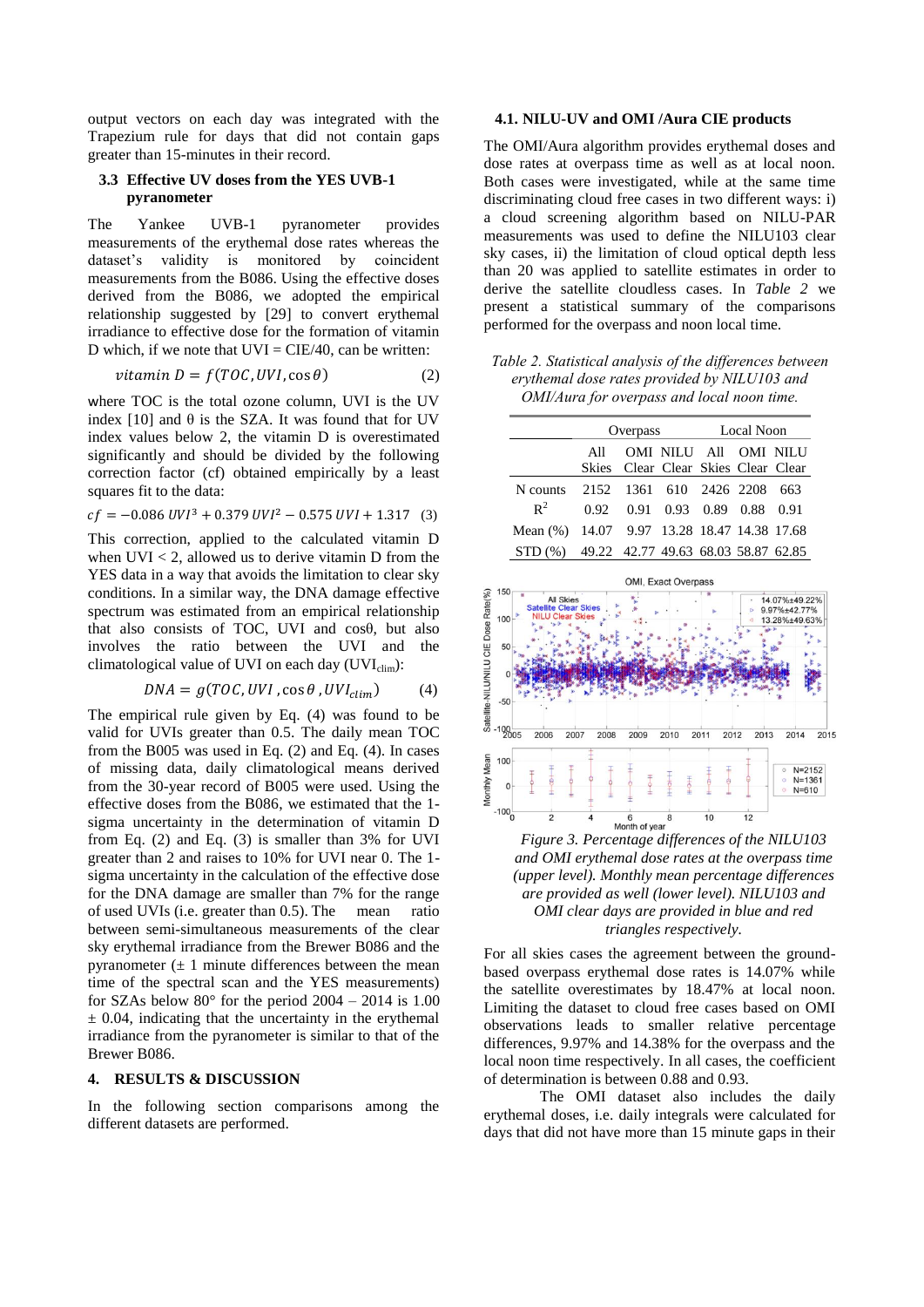record. The NILU103 daily values were characterized as clear when more than 70% of the measurements were identified as cloud free by the PAR cloud screening algorithm.



*Figure 4. Scatter plot of daily erythemal values provided by OMI (y axis) and NILU103 (x axis) in J/m<sup>2</sup> .Colour scale is used to denote the all skies from cloud free cases based on the satellite and groundbased criteria used in [Figure 3.](#page-3-1)*

The  $R^2$  values are above 0.9 for all three cases (all skies, OMI- and NILU103-defined cloud free cases) with slopes close to unity. The OMI estimates tend to provide higher values when the doses are relatively low however in general they appear to underestimate the highest erythemal daily doses.

# **4.2. NILU-UV, SCIAMACHY/Envisat and GOME2/MetopA products**

The SCIAMACHY/Envisat and GOME2/MetopA joint UV products are discussed in this section. Time series analysis and correlation statistics were performed on the daily erythemal, vitamin D and DNA damage reported doses while local noon UVI values were also included to the dataset.

As seen in *[Figure 5](#page-4-0)* the daily all skies erythemal doses agree within ~15% while a seasonal pattern is observable. Although all daily datasets achieve high correlations of 0.92, 091 and 0.92 for CIE, vitamin D and DNA damage respectively, the observed differences for the latter two are not consistent. For vitamin D, the action spectrum used in satellite retrievals is shifted 3nm towards shorter wavelengths than that used in the NILU103 retrievals. This discrepancy leads to a significant underestimation of the satellite vitamin D doses by almost 50% for both all skies (-48.16%  $\pm$  25.17%) and clear sky (-46.57%  $\pm$ 25.44%) cases. For DNA damage, the reverse is observed. Even though the applied action spectra are identical, the satellite overestimates by 48.84% for all skies and 55.4% for clear skies. These inconsistencies can be attributed to high uncertainty levels on B086 spectra at wavelengths lower than 305 nm that can be as high as 20% for SZAs of 80°. In addition, the aerosol climatology used in the satellite retrieval algorithm and the uncertainties introduced in the algorithm retrieval at low UV-B wavelengths (e.g. ozone retrieval errors) can affect the accuracy of its performance. Both these limiting factors are under further investigation.



<span id="page-4-0"></span>*differences between the SCIA/GOME2A and NILU erythemal daily doses. Blue triangles depict the all skies daily data while red ones provide the comparisons for the characterized clear days.*

Besides a mismatch in the absolute values of vitamin D and DNA, both NILU103 and SCIAMACHY/GOME2A daily datasets present high coefficients of determination and low bias (small y-intercepts). As seen in **Error! Reference source not found.** the common dataset of 2250 days results in a coefficient of determination of 0.92 for all skies and 0.85 for cloudless days.



*Figure 6. Scatter plot of daily erythemal values provided by the joint SCIA/GOME2A UV products (yaxis) and NILU103 (x-axis) in kJ/m<sup>2</sup> .Colour scale is used to separate the all skies from cloud free cases based on the ground-based criteria used in [Figure 5.](#page-4-0)*

At this point we would like to briefly elaborate on the aspect of the determination of cloud free days. The optical geometry of the two monitoring systems is different and the point measurements of the NILU compared to the 0.5°x0.5° spatial analysis of the joined SCHIAMACHY/GOME2A product may be a source of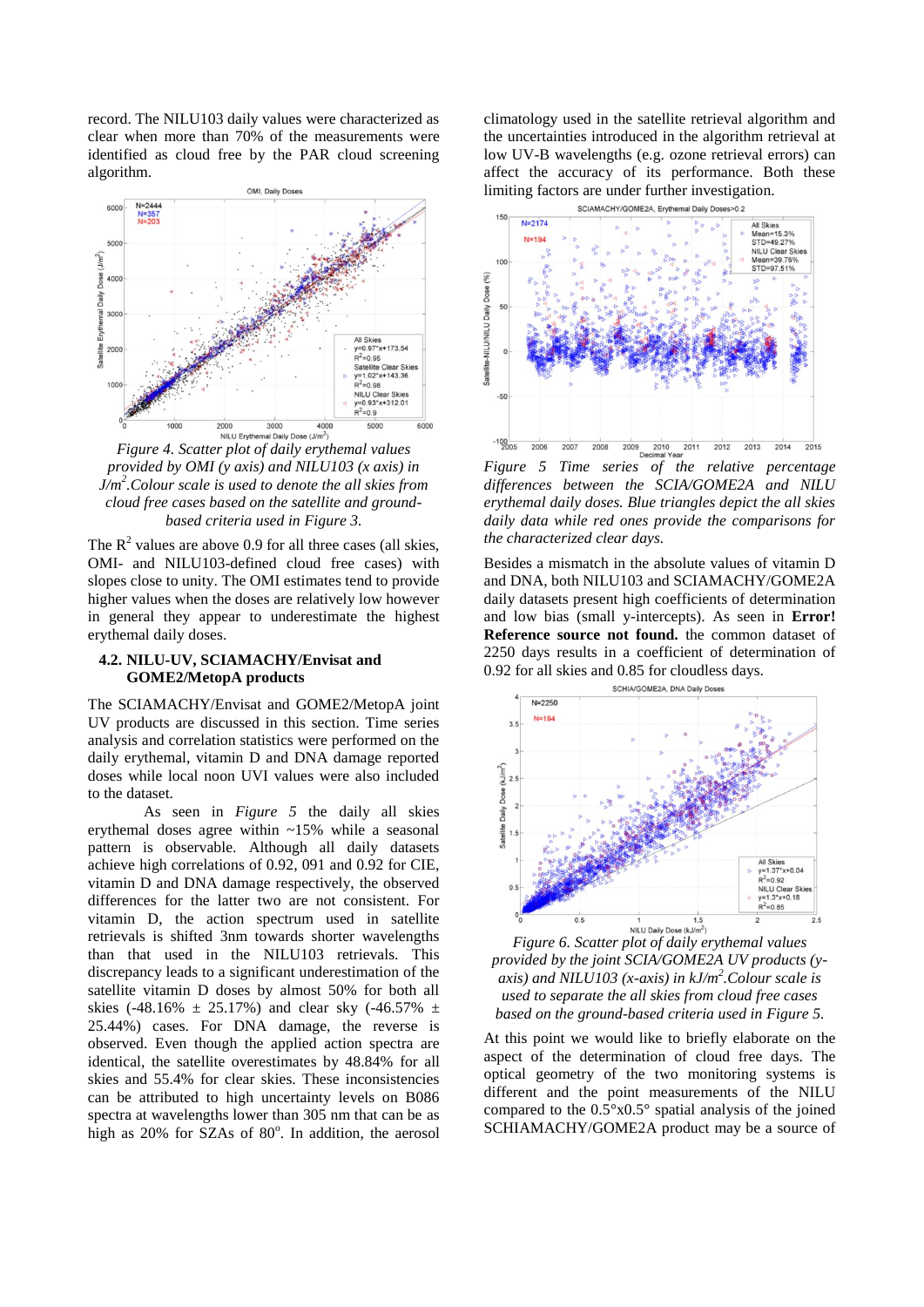discrepancy. The algorithm"s performance and the lower cut off filter of 70% of clear sky-characterized minute measurements, may also lead to higher differences. Furthermore, since satellite estimates are based on one daily observation, we expect that this could also augment the uncertainty on the daily doses estimated by the satellite algorithm.

## **4.3. NILU-UV and YES products**

Following the appropriate methodologies already discussed in Sect. 3.3, vitamin D and DNA damage dose rates can be obtained from an erythemal-like measuring instrument, in this case a YES radiometer. Even though the YES data were corrected for the degradation of its absolute response and random incidences with B086 data, the validity of its measurements as absolute values can be used to evaluate the performance of the NN used to derive all of the biological dose products.



<span id="page-5-1"></span>*differences of hourly mean values for the NILU103 and YES erythemal dose rates. Red triangles indicate the cases were more than 70% of the data were identified as cloud free based on NILU103 PAR measurements.*

The agreement between the two ground-based datasets is very good with close to zero mean differences and low standard deviation (< 11%). Similarly, it was found that NILU-UV calculated vitamin D hourly means also have a low (1.28%) overestimation in comparison with the YES data. While the YES data are implicitly corrected for any cosine errors through libRadtran model assimilations [15], it is possible that the correction of the cosine response of the NILU-UV may be slightly different and could result in a SZA dependency in the differences that dominates for SZAs of 70° and above for cloud free skies, as seen in *Figure [8](#page-5-0)*.

DNA damage presents higher scatter than that of the CIE and vitamin D dose rates due to higher sensitivity at lower UV-B wavelengths. The mean differences are of the order of  $-5\% \pm 50\%$  with the YES dataset providing lower values under all sky conditions than those from NILU103. On the contrary, under cloud free skies, YES data overestimates this dose by only 2.23%. In both cases the correlation of the two datasets is close to unity  $(R<sup>2</sup> \approx 0.99)$  suggesting close agreement over the full range.



<span id="page-5-0"></span>*Figure 8 Hourly mean relative percentage differences of vitamin D estimates form the YES and NILU103 radiometers against SZA (upper panel) and the same datasets averaged on 5<sup>o</sup> SZA bins (lower panel).*



*Figure 9 Scatter plot of hourly mean DNA damage doses as estimated from the YES (y-axis) and the NILU103 (x-axis) radiometers. Cloud free cases are distinguished by red triangles as i[n Figure 7.](#page-5-1)*

#### **5. CONCLUSIONS**

In this work ground-based measurements, model estimates, and satellite-retrievals of the important photobiological UV products - CIE, vitamin D and DNA damage effective dose have been produced, compiled and compared so as to thoroughly discuss their accuracy and limitations at the mid-latitude UV and Ozone monitoring station in the Laboratory of Atmospheric Physics of the Aristotle University of Thessaloniki, Greece.

We show how a NN can be trained on NILU-UV multi-filter radiometer irradiances at 5 different wavelengths together with weighted action-spectra from a Brewer MKIII spectrophotometer to produce 1-minute time series of erythemal CIE, vitamin D and DNA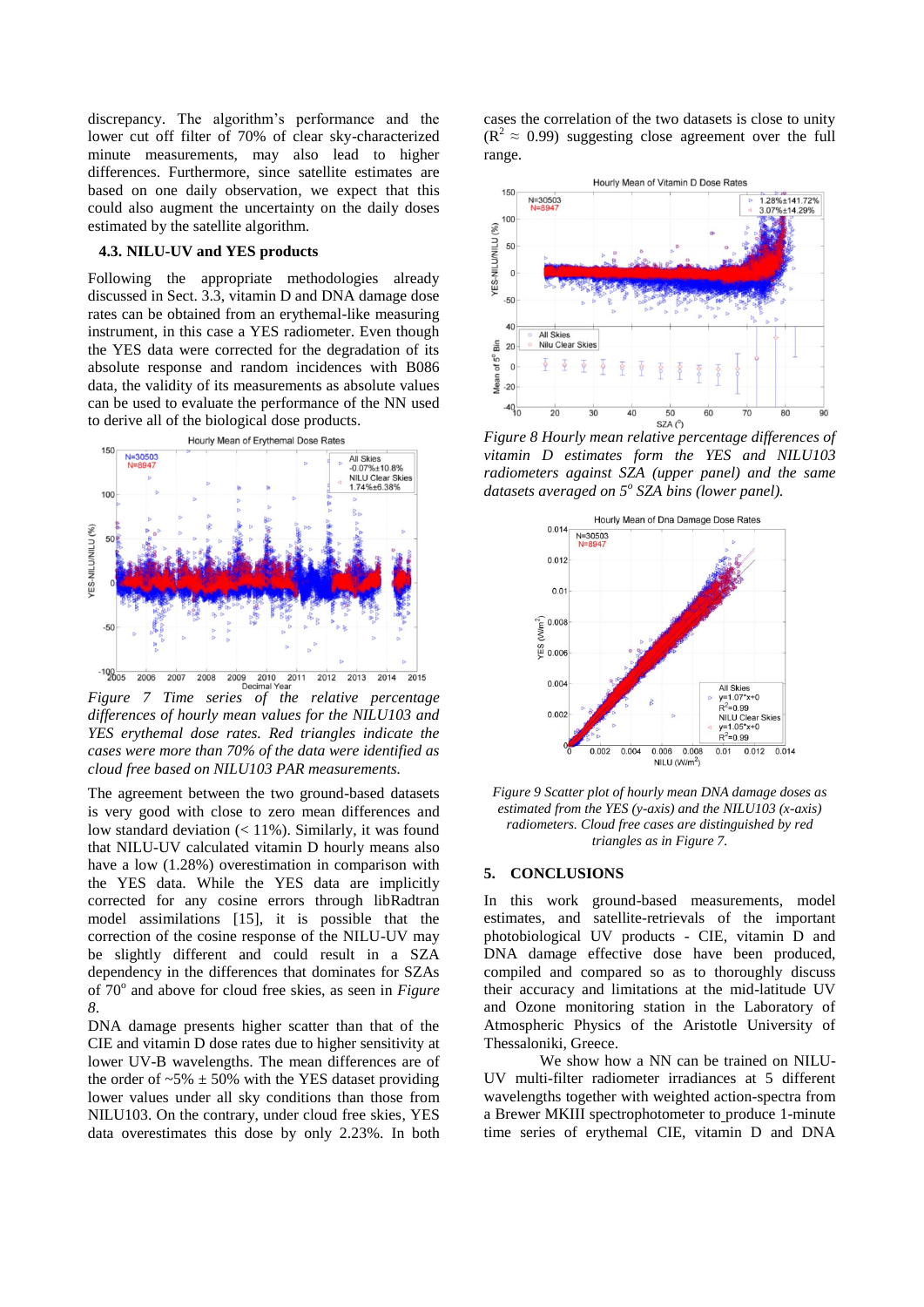damage dose rates. Furthermore, while the NN estimated erythemal UV dose rates can be directly compared with YES calibrated measurements, we show how appropriate methodologies can be applied to the original YES data to also produce vitamin D and DNA damage dose rates at the same temporal resolution as the NILU-UV instrument to enable a ground-based verification and evaluation of NN model estimates resulting from NILU103 measurements. The comparisons with the full YES dataset revealed very good agreement. In particular:

- The hourly means of erythemal UV (CIE) dose rates from temporally aligned NILU-UV NN and the YES ground-based datasets (30,503 coincident "all skies" records) did not show percentage fractional differences of more than 0.07% and had a moderately low standard deviation of 10.8%.
- For vitamin D, the disagreement was approximately 1.3% for "all skies" data but showed high variance (141.7%) associated with an SZA dependence at high zenith angles. For cloud free cases this effect diminished (14.3%).
- The DNA dose rates, the most demanding of the three doses discussed in this study, agree to within about 5%, dropping to 2.23% for the cloud free cases.

In the context of space-retrievals of the photobiological doses, satellite estimates from OMI/Aura, SCIAMACHY/Envisat and GOME2/MetopA instruments were used, and which are provided as dose rates around the overpass time or the local noon time, as well as daily doses. The comparisons of the NILU-UV derived products with the satellite retrievals revealed the following major points:

- OMI exact overpass time comparisons show an agreement of 14.07%, 9.97% and 13.28% for all skies, and satellite- and NILU-derived cloud free cases when compared with the erythemal UV dose rates obtained by the NILU-UV NN model.
- Local noon time values reported by OMI have higher differences with respect to NILU-UV NN model estimates erythemal UV than those at overpass time but  $R<sup>2</sup>$  values are consistently high and in the range 0.88 to 0.93 for both all skies and clear sky cases at both times.
- OMI daily erythemal UV doses result in  $R^2$  values of 0.90-0.98 when compared those calculated from integrating nearly complete daily records of NILU103 data.
- SCIAMACHY/GOME2A erythemal UV daily product revealed, on average, a 15% overestimation with respect to NILU103 daily doses. Despite the presence of a visually apparent seasonal pattern, the  $R<sup>2</sup>$  value was again found to be robustly high and equal to 0.92.
- For the vitamin D from SCIAMACHY/GOME2A daily doses, the differences between the two action

spectra of the satellite and ground estimations resulted in higher differences of 50%, with the satellite significantly underestimating the dose - possibly due to a shift of the action spectrum towards lower UV wavelengths.

 The SCIAMACHY/GOME2A DNA damage dose was also found to be overestimated by the satellite algorithm by almost 50%. This behaviour may be attributed to the higher uncertainty of the B086 spectrophotometer for wavelengths less than 305nm. Furthermore, it is possible that the *a priori* aerosol information that the satellite retrieval algorithm uses as input is contributing to high discrepancies in the shorter wavelength part of the UV-B spectral region where errors in measuring the total ozone column can have a high impact in accurate retrieving the DNA damage dose, as well as the vitamin D like dose.

In conclusion, this comprehensive study has revealed the merits, limitations and accuracy of ground-based and satellite-based estimates of erythemal UV, vitamin D and DNA damage doses and dose rates. Although calibration procedures, *a priori* information and constraints of the methods applied in the original datasets can limit the accuracy of the calculated photobiological products, increasing awareness of the harmful effects of overexposure to UV radiation means that such comparisons are of high importance.

### **6. REFERENCES**

- 1. Lucas R., McMichael T., Smith W. and Armstrong, (2006), Solar Ultraviolet Radiation: Global burden of disease from solar ultraviolet radiation, World Health Organization, Public Health and the Environment.
- 2. McKenzie R.L. and Liley J.B., (2010), *UV Radiation in Global Climate Change: Measurements, Modeling and Effects on Ecosystems*. Chapter 2: Balancing the risks and benefits of Ultraviolet Radiation. Springer-Verlag Berlin Heidelberg and Tsinghua University Press, Beijing, China.
- 3. Bais, A. F., Zerefos, C. S., Ziomas, I. C., Zoumakis, N., Mantis, H. T., Hofmann, D. J., and Fiocco, G., (1985): Decreases in the Ozone and the S02 Columns Following the Appearence of the El Chichon Aerosol Cloud at Midlatitude. In: *Atmospheric Ozone*, Zerefos, C. S. and Ghazi, A. (Eds.), Springer Netherlands.
- 4. Meleti, C., Fragkos, K., Bais, A. F., Tourpali, K., Balis, D., and Zerefos, C. S., (2012): Thirty years of total ozone measurements at Thessaloniki with a MKII Brewer spectrophotometer, *Quadrennial Ozone Symposium 2012*, Toronto.
- 5. Zerefos, C., (1984): Evidence of the El Chichón stratospheric volcanic cloud in Northern Greece, *Geofísica Internacional*, 23.
- 6. Fountoulakis I., Bais A. F., Fragkos K., et al. (2016(a)) Short- and long-term variability of spectral solar UV irradiance at Thessaloniki,